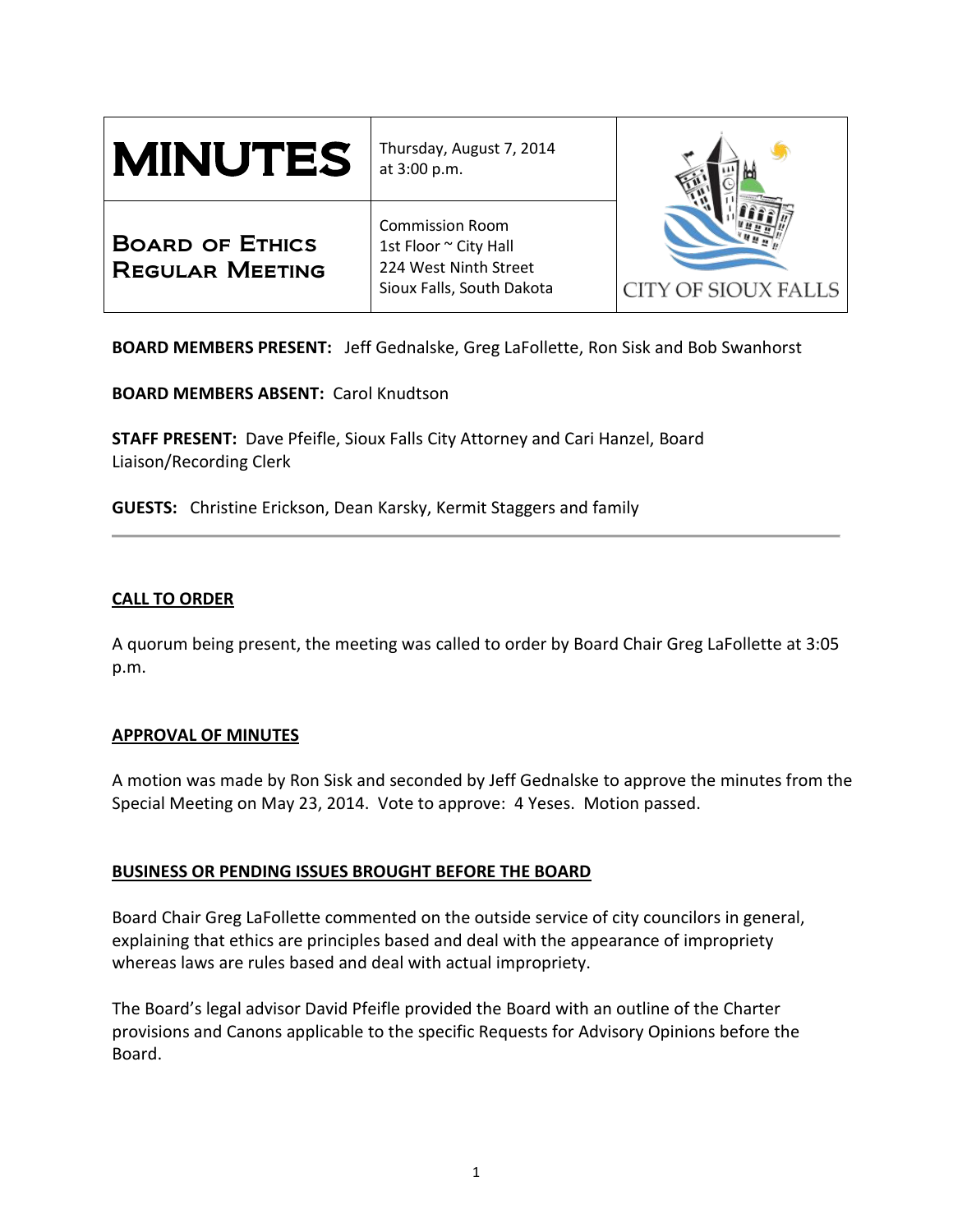A motion was made by Jeff Gednalske and seconded by Bob Swanhorst to amend the Agenda to deal with Agenda Item 3(B), Request for Advisory Opinion 14-03, first based on the parties present. Vote to approve: 4 Yeses. Motion passed.

# **1. Request for Advisory Opinion #14-03 from City Councilor Dean Karsky**

Councilor Karsky outlined his Request for Advisory Opinion to the Board regarding serving on the Board of Directors of the Sioux Falls Area Chamber of Commerce while being a City Council member.

Councilor Karsky indicated that he currently serves as an ambassador with the Chamber and has so served for the past nine years. Before that, he was a diplomat with the Chamber. He also pointed out that the Mayor, school board members and county commissioners also serve as exofficio members of the Chamber Board.

Councilor Karsky expressed his intent to recuse himself from any discussions or votes as a Council member on any matters in which the Council could be specifically involved with the Chamber of Commerce. He would also recuse himself from the Chamber Board of Directors if there was a conflict of interest between the Chamber and City. Councilor Karsky did not see any difficulty in reconciling these two roles.

Pfeifle informed the Board that the Sioux Falls Area Chamber of Commerce is a domestic nonprofit corporation in good standing with the State of South Dakota with a 501(c)(6) status.

A motion was made by Ron Sisk and seconded by Jeff Gednalske that the Board finds that as long as Councilor Karsky recuses himself in a real or potential conflict of interest, the Board does not see an issue with serving on the Chamber of Commerce Board of Directors while being a City Council member.

No further discussion. Vote to approve. 3 Yeses. 1 No. Motion passed.

## **2. Request for Advisory Opinion #14-02 from City Councilors Christine Erickson and Kermit Staggers**

Councilor Staggers outlined their Request for Advisory Opinion to the Board regarding serving as precinct officers while also being City Council members.

Councilor Staggers advised the Board that he has been a precinct officer for 22 years and has not had anyone raise concerns about a conflict of interest with his City Council position.

Councilor Staggers stated that he does not view a precinct officer as an elected public office pursuant to the definition of "public office" found in Black's Law Dictionary. It is a position serving a political party just like a church elder or board member serving a church.

Councilor Erickson explained that the precinct person attends the state political convention and votes on the constitutional officers and political platforms of the party along with hundreds of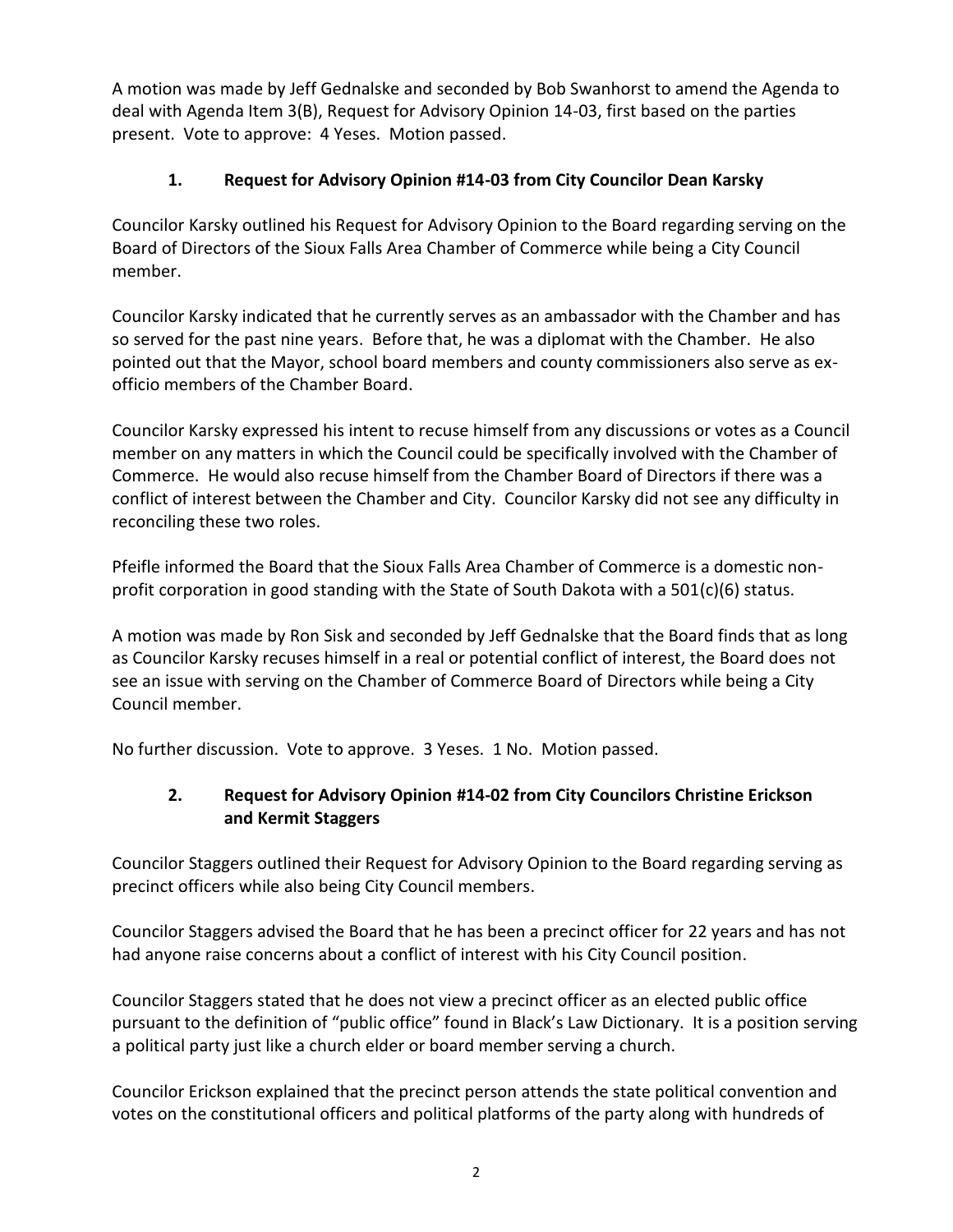other precinct people from across the state. She ran for this position to be able to give back to her political party.

The Board discussed Canon 7 and its application to the precinct officer position. Discussion was also had regarding principles verses rules.

Councilor Erickson discussed the duties of a precinct person and reiterated that their role is very minor.

Councilor Staggers urged the Board to focus on the City Charter which prohibits City Council members from holding other public offices and that a precinct officer or committee person does not meet the definition of "public office".

The Board raised the scenario of a precinct person knocking on someone's door asking them to support a particular candidate or political party and whether the fact that the precinct person was also a City Council member would lend any undue influence.

Board Member Ron Sisk informed the Board that Councilor Staggers had been a student at his institution and therefore he felt he should recuse himself from the discussion.

Discussion was had regarding the Board's role in giving advice and protecting Council members.

Board members agreed that a precinct person is not a public office under the letter of the law. Discussion followed about principles verses the law. The Board further discussed that if this were brought to the Board as a complaint, it would be difficult to find a violation of the applicable rules.

David Pfeifle reviewed the Canons again encouraging the Board to consider the entire text of Canon 7. He further advised the Board on the principle of "appearance of impropriety" and that it governs the formation of rules of ethics but is not a rule itself.

Concern was expressed that the level of involvement of precinct officers may vary so that some conduct may be improper while other conduct would be fine.

Board Chair LaFollette commented that if this were a court of law, there would be no choice but to follow the law. However, here the Board has been asked to issue an opinion on ethics which is based on principle. He further stated that the Board will issue an opinion only and City Councilors can choose to follow it or not.

Discussion was had regarding whether there was any evidence of inappropriate political activity or conflict that could not be avoided. Further concern was expressed that if the Board opined that being a precinct person was inappropriate while serving as City Councilor, it could also prohibit any Council member from going out and voluntarily campaigning for somebody.

David Pfeifle advised the Board that they were drawing a line that was differentiating political activity from chamber of commerce or other non-profit organization activity including fundraising for the same. He cautioned that that line that would be difficult to justify and legally defend as they were dealing with protected political activity. He further advised that these rules were written 20-30 years ago when the political speech doctrine was still in its infancy.